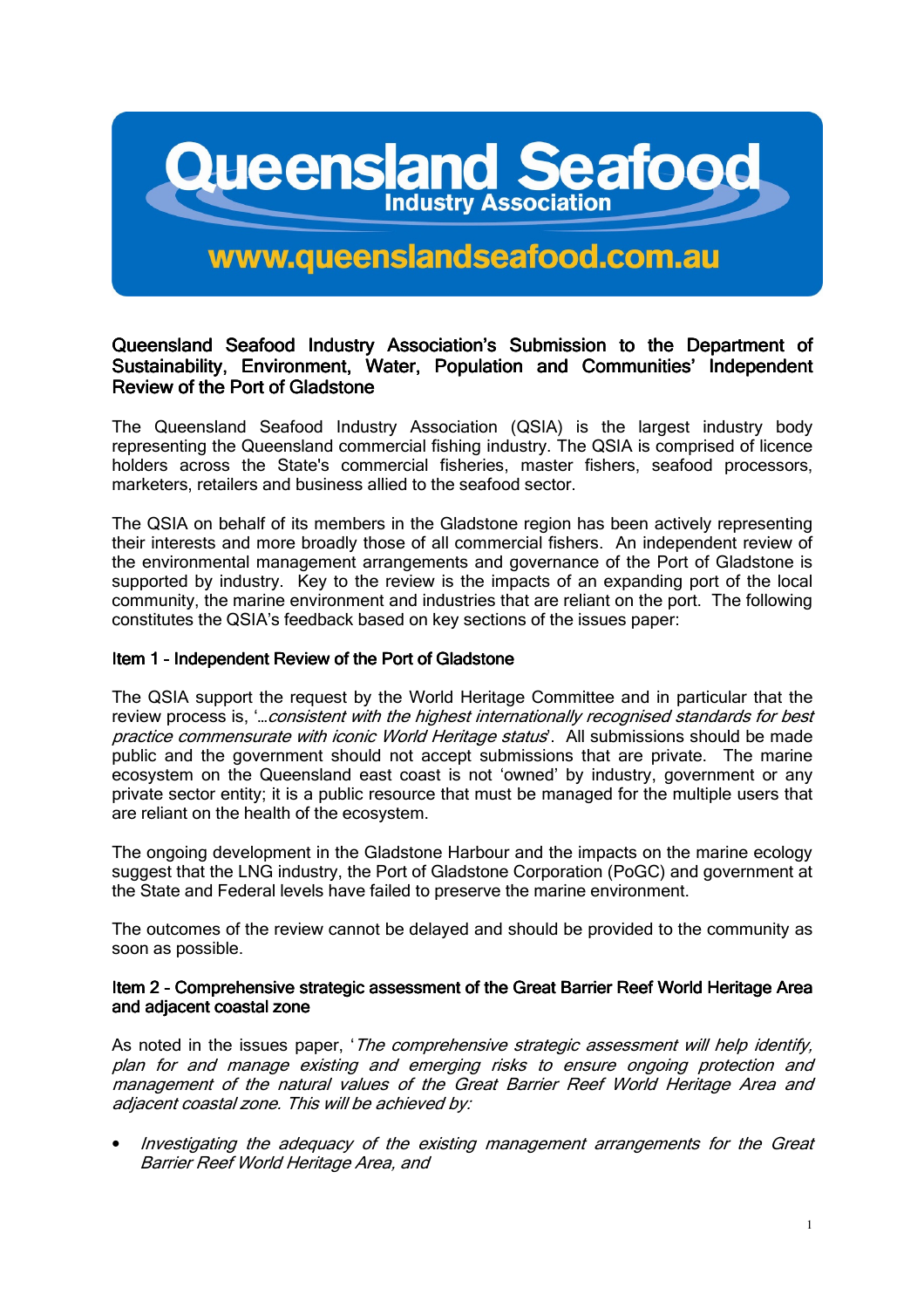• Assessing current and future development policies and planning in the Great Barrier Reef World Heritage Area and the adjacent coastal zone and analysing likely direct, indirect and cumulative impacts'.

The QSIA suggests that the management arrangements of the existing management arrangements for the Great Barrier Reef World Heritage Area has been seriously undermined by the expansion of the port under the stewardship of the PoGC. The QSIA is aware of continuing impacts on fish species that are commercially extracted despite assurances from government that dredging and other works in the Gladstone Harbour could not be the cause of fish health issues.

The QSIA is fully aware that the future of the port and other ports in Queensland that their growth is assured in the long-term based on the current minerals boom. Current and future development policies and planning will have significant impacts on the Great Barrier Reef World Heritage Area. The QSIA suggests that given the income both the State and Federal governments will generate from the minerals boom should be used to continually analyse the impacts on the adjacent coastal zone. This will secure data on port development impacts for the long-term.

The QSIA does not support the language of 'direct and indirect' in reference to cumulative impacts. The scale of LNG and port development projects in Gladstone Harbour will have impacts on the marine ecology (e.g. loss of sea grass and fish health issues), the community (e.g. potential human health issues) and business that are dependent on a healthy marine ecology (e.g. commercial fishers and land based businesses).

# Item 3 - Current Management Arrangements

#### Item 3.1 - Gladstone Healthy Harbour Partnership

The QSIA believes that the partnership has not adequately taken into consideration other, independent analysis of the impacts of the expansion of LNG and the PoGC. No resources have been provided to industry to partake at the necessary level. QSIA has concerns that fish health issues may not be adequately addressed by this partnership.

# Item 3.2 - Monitoring and Management Plans

The QSIA understands that the monitoring and management plans are inadequate and given continuing fish health issues the Association questions the monitoring regime. Is it effective and if government is left to judge its effectiveness given what is known by industry suggests an independent organisation should review the monitoring and management plans.

# Item 3.3 - Dredge Technical Reference Panel

This panel should have non-technical expertise from organisations and/or individuals from impacted industry sectors.

# Recommendations

The development of the Port of Gladstone and other ports in general will meet the same issues of ensuring a healthy marine environment, impacts on industries reliant on a healthy ecosystem and potential impacts on the community.

The income generated from the development of ports which in turn are underwritten by the minerals sector will provide billions in come for State and Federal governments. This will no doubt generate employment in regional and coastal communities. At no stage have